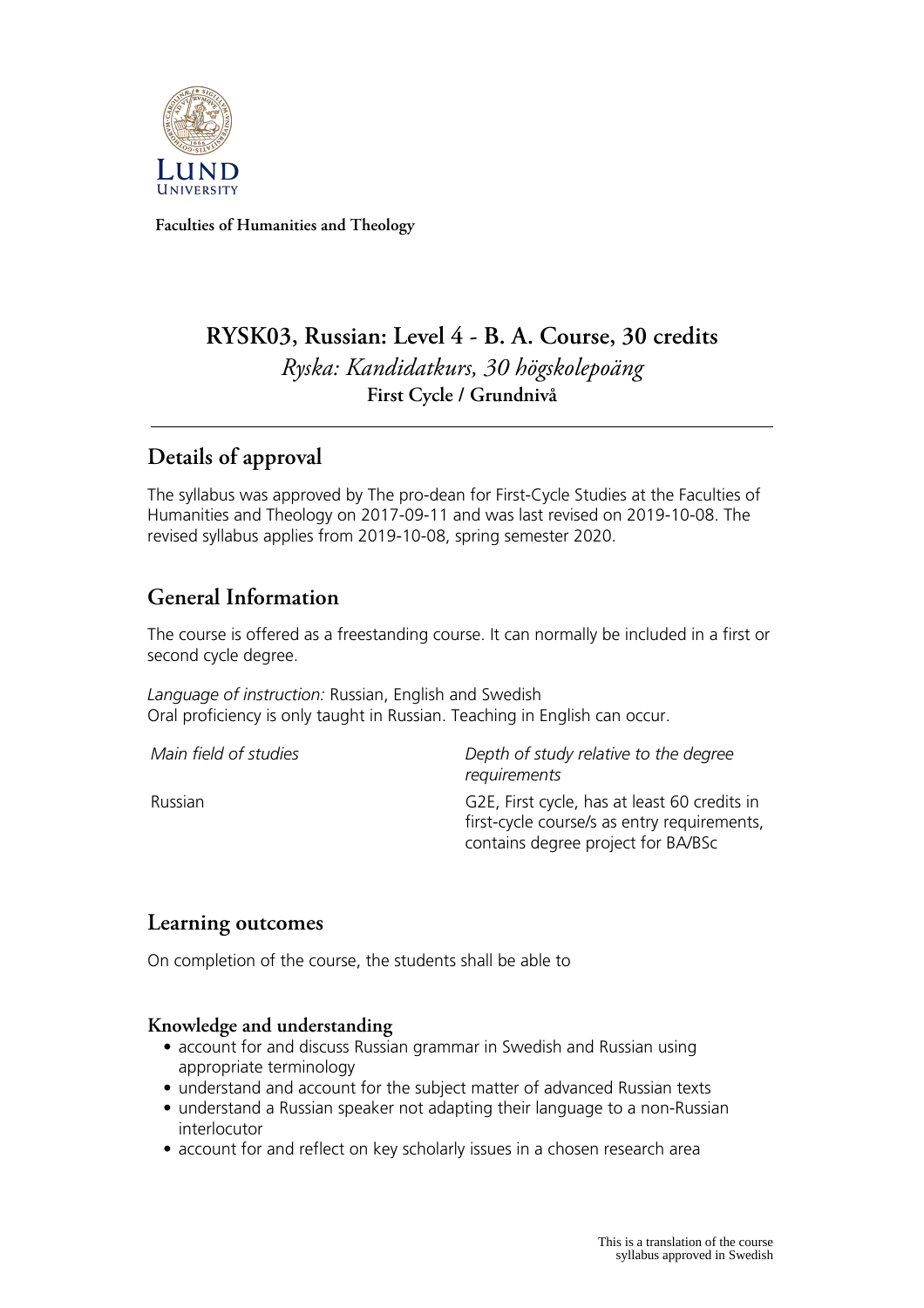### **Competence and skills**

- apply their knowledge of text analysis and Russian grammar to the composition of texts with high requirements of precision and exactitude
- translate standard texts from Russian into Swedish and from Swedish into Russian
- use a varied language adapted to the situation in both speech and writing
- seek information from different sources and critically interpret relevant information about an issue within their research area
- apply the theoretical tools needed to write an academic paper in a chosen research area
- apply a scholarly method in a way that is adequate to the analysis of material in a chosen research area
- account for and discuss in speech and writing information, problems and solutions in a chosen research area
- independently identify formulate, solve and report a research assignment within a predetermined time frame

#### **Judgement and approach**

- take a critical position on and judge different aspects, not least including ethics, gender, ethnicity and diversity, of different types of information and investigation methods in a chosen research area
- identify their need for further knowledge and ongoing learning

### **Course content**

The course consists of the following modules:

- 1. *Russian:* Text Study, Oral and Written Proficiency II, 7.5 credits,
- 2. *Russian:* Specialisation II, 7.5 credits,
- 3. *Russian:* Degree Project, 15 credits.

Module 1 provides students with more advanced language practice than the level 2 course in Russian, partly with regard to the ability to understand and translate Russian texts in different genres, and partly with regard to oral and written proficiency. Module 2 enables students to specialise their understanding of a number of theoretical perspectives, methods and research issues of relevance to one of the elective research areas: fiction, documentary prose, cultural history or translation. In module 3, the student carries out an independent project on a topic agreed with the supervisor within of the above-mentioned areas. The project is to be presented in a paper of 25-35 pages and is to be discussed within the group with a previously appointed critical reviewer.

## **Course design**

The teaching consists of lectures, seminars (6-10 of which are compulsory) and supervision. The student is entitled to 20 hours of supervision, referring to the number of hours for supervision of the independent project (including reading of and feedback on drafts and the final paper). Peer review assignments (6-10) are included in the course.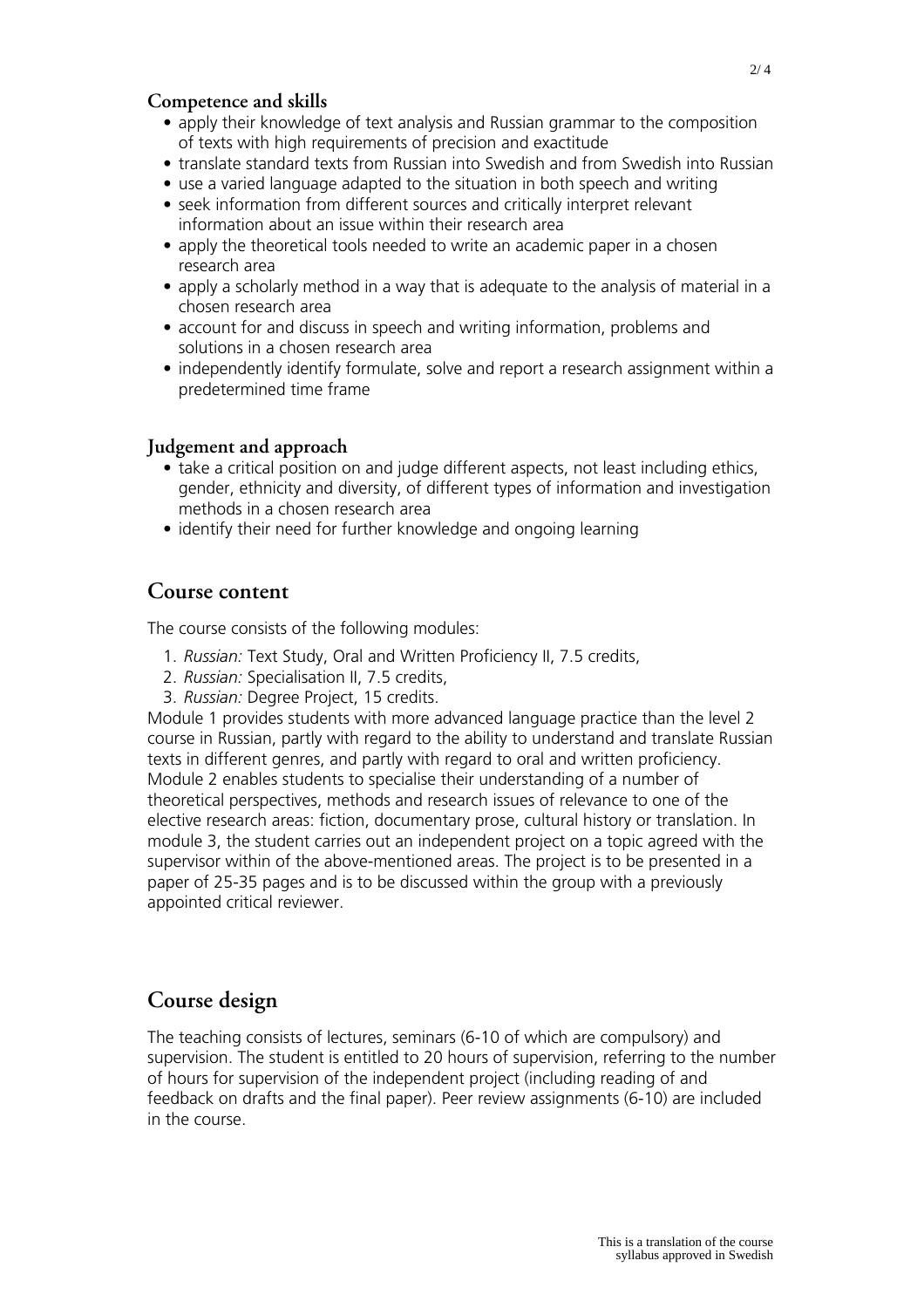### **Assessment**

The assessment of module 1 is based on 2-4 oral presentations, 3-5 written assignments (including peer review) and a take-home exam.

The assessment of module 2 is based on 3-5 written assignments (including peer review) and a take-home exam.

The assessment of module 3 is based on the student's presentation of an independent degree project for discussion at a seminar, and on the student's critical review of another degree project and active participation in the discussions of the compulsory seminars.

*Passed degree projects at the Faculties of Humanities and Theology can be registered in the LUP Student Papers database if the student so wishes. The student is responsible for uploading the passed degree project as a PDF file in LUP student papers.*

The examiner, in consultation with Disability Support Services, may deviate from the regular form of examination in order to provide a permanently disabled student with a form of examination equivalent to that of a student without a disability.

*Subcourses that are part of this course can be found in an appendix at the end of this document.*

## **Grades**

Marking scale: Fail, Pass, Pass with distinction.

For a grade of Pass on the whole course, the student must have been awarded this grade on all modules. For a grade of Pass with Distinction on the whole course, the student must also have been awarded this grade for at least 22.5 of the total 30 credits of the course.

## **Entry requirements**

To be admitted to the course, students must have passed RYSA20 or the equivalent.

## **Further information**

- 1. The course is offered at the Centre for Languages and Literature, Lund University.
- 2. It replaces RYSA31, RYSK01 and RYSK02.
- 3. The three modules in this course can also be taken as freestanding courses (RYSK11, RYSK12, RYSK13).
- 4. The credits allocated for course content that in whole or in part is commensurate with another course can only be credited once for a degree. For further details see the current registration information and other relevant documentation.
- 5. The module titles in Swedish:
	- 1. Textläsning, muntlig och skriftlig språkfärdighet II,
	- 2. Specialiseringskurs II,
	- 3. Examensarbete